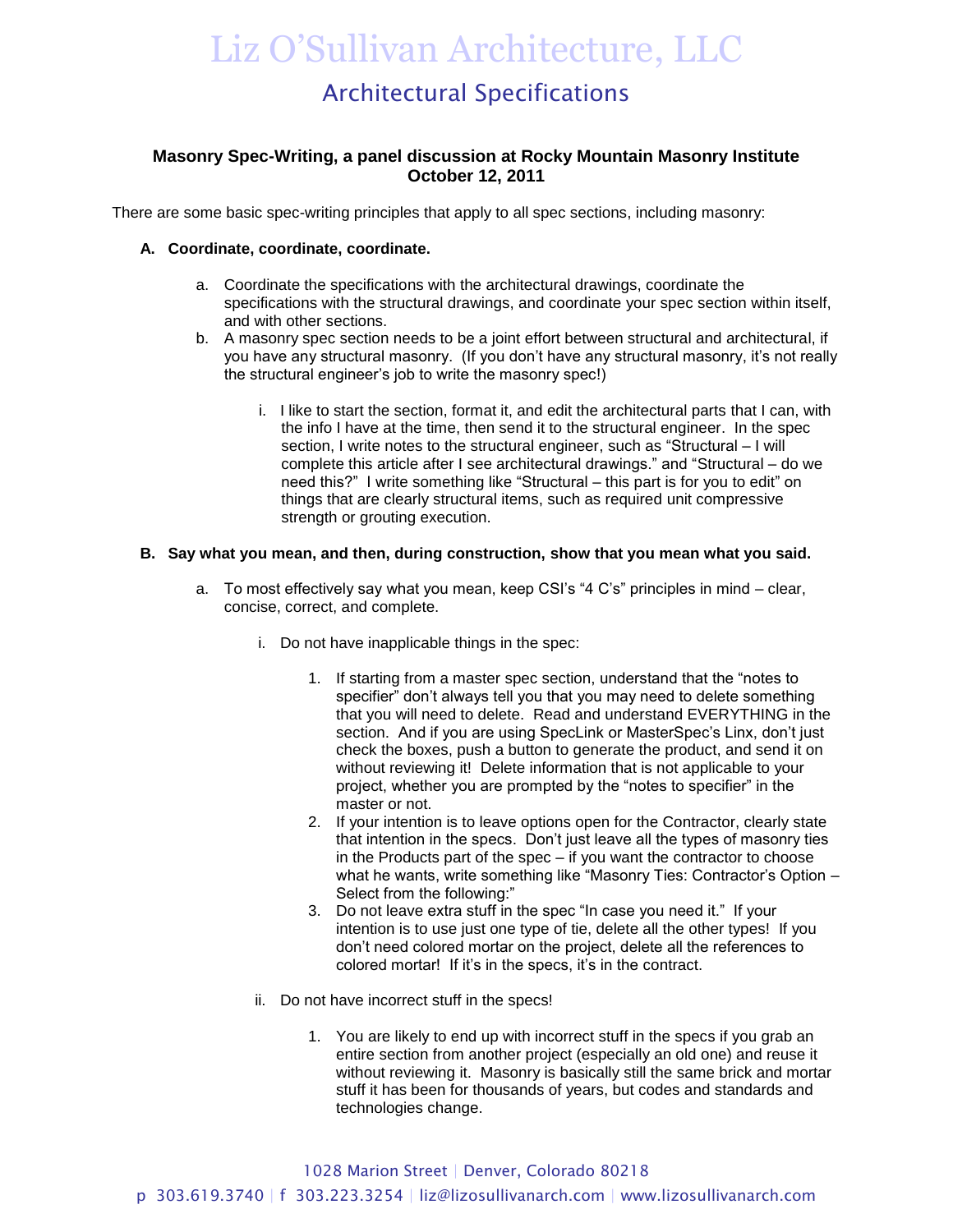## Liz O'Sullivan Architecture, LLC

## Architectural Specifications

- 2. Every project is different. For example, you may have insulation between sheathing and brick veneer on one project, and no insulation between sheathing and brick veneer on another, and although insulation is specified in another section, veneer anchors are specified in the masonry section, and you need to make sure that the type of anchors you use are coordinated with your insulation condition.
- b. To show that you mean what you said, enforce the specs during construction contract administration! This is more easily said than done if the spec writer isn't the same person who is doing contract administration. BUT the way the spec writer helps the person doing CA to enforce the specs is to point out some important things that may not be on the drawings, so that person knows to look for them in the field. Write a good spec, thoroughly understand everything that you have in your spec, and let the person doing CA know that they need to come ask you about things that don't make sense to them. If you've written a clear, concise, correct, and complete spec, it should be pretty clear to the person doing CA, and that person ought to be able to notice when it's not being followed in the field, and then ought to be able to enforce the spec.

### **C. Say it once, and in the right place.**

- a. Qualitative info goes in the spec.
	- i. For example, do not call out "Type FBS brick" on the drawings. That info goes in the spec.
- b. Quantitative info and location info goes on the drawings.
	- i. For example, do not write "Install brick rowlock at sill" in the specs. That info must be shown on the drawings.
- c. This goes for things WITHIN the spec, too there are correct places for info within the spec. Part 1 is "General," Part 2 is "Products," and Part 3 is "Execution." Sometimes if you're pulling info in from an owner's technical guide or a manufacturer's guide spec that wasn't organized very well, you might end up accidentally specifying products in Part 3. Products should be listed in Part 2. Installation should be indicated in Part 3. Do not write something like "Cavity Drainage Material: Install at bottom of wall cavity" in Part 2. Spec ONLY the product in Part 2, and spec ONLY its installation in Part 3.
	- i. Estimators don't have a lot of time the more we put info in the correct location, the more likely we are to get an accurate price.

### **D. What the specs AREN'T.**

- a. The specs are not just some sort of a "cover yourself" thing to "save" you if you forget to put something in the drawings.
	- i. The specs and drawings need to be coordinated with each other.
	- ii. The project architect needs to know what's in the spec, and make sure that the people doing the drawings know about the things in the spec that affect the drawings. (This is another one of those coordination things.)
- b. The specs are not some sort of reference book or index that you go to "when you need it."
	- i. Only put applicable info in the spec!